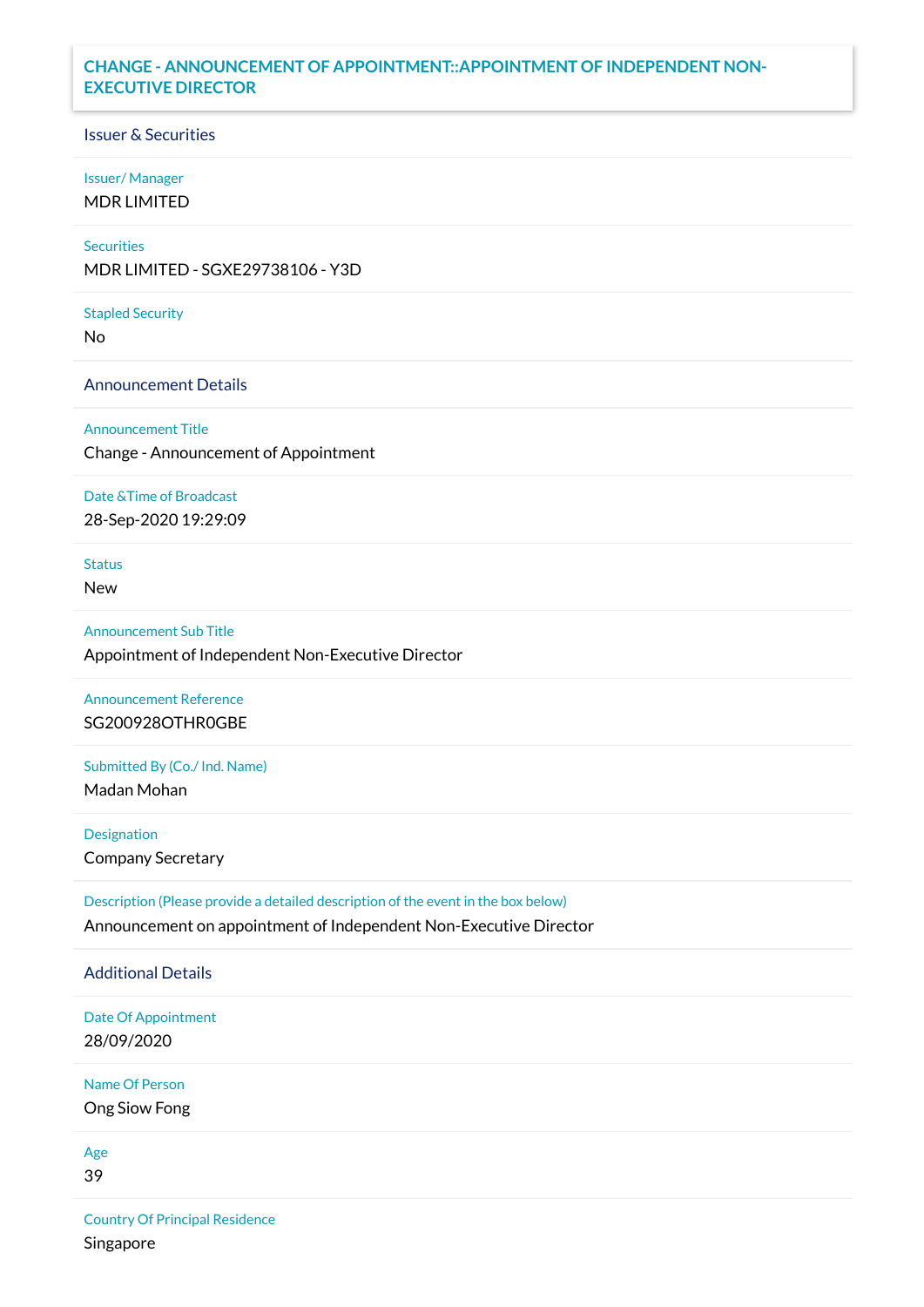The Board's comments on this appointment (including rationale, selection criteria, and the search and nomination process)

Upon considering the recommendation of the Nominating Committee and the qualifications and experience of Ms Ong Siow Fong ("Ms Ong"), the Board of Directors (the "Board") of mDR Ltd ("Company") approved the appointment of Ms Ong as an Independent Non-Executive Director of the Company.

Whether appointment is executive, and if so, the area of responsibility

Non-Executive

Job Title (e.g. Lead ID, AC Chairman, AC Member etc.)

Independent Director Nominating Committee Member Remuneration Committee Member

#### Professional qualifications

Diploma in Business Informatics (Nanyang Polytechnic)

Capital Markets and Financial Advisory Services (CMFAS) Examination

Council for Estate Agencies (CEA) Real Estate Salesperson (RES) Examination

Any relationship (including immediate family relationships) with any existing director, existing executive officer, the issuer and/ or substantial shareholder of the listed issuer or any of its principal subsidiaries

No

Conflict of interests (including any competing business) No

### Working experience and occupation(s) during the past 10 years

Ms Ong is presently a Senior Associate Marketing Director of PropNex Realty Pte Ltd, where she assists clients to evaluate potential business opportunities in real estate assets and also works closely with other asset management teams on portfolio reporting and marketing strategies.

She is also the Managing Director of Amicus Capital Management Pte Ltd, which is engaged in the business of providing management consultancy services. Prior to joining PropNex, Ms Ong had been a Financial Consultant with Prudential Assurance Company Singapore (Pte) Ltd and a Leading Stewardess with Singapore Airlines Limited.

Undertaking submitted to the listed issuer in the form of Appendix 7.7 (Listing Rule 704(7)) Or Appendix 7H (Catalist Rule 704(6))

Yes

Shareholding interest in the listed issuer and its subsidiaries?

No

# These fields are not applicable for announcements of appointments pursuant to Listing Rule 704 (9) or Catalist Rule 704 (8).

### Past (for the last 5 years)

Financial Consultant, Prudential Assurance Company Singapore (Pte) Ltd

### Present

Managing Director, Amicus Capital Management Pte Ltd

Senior Associate Marketing Director, PropNex Realty Pte Ltd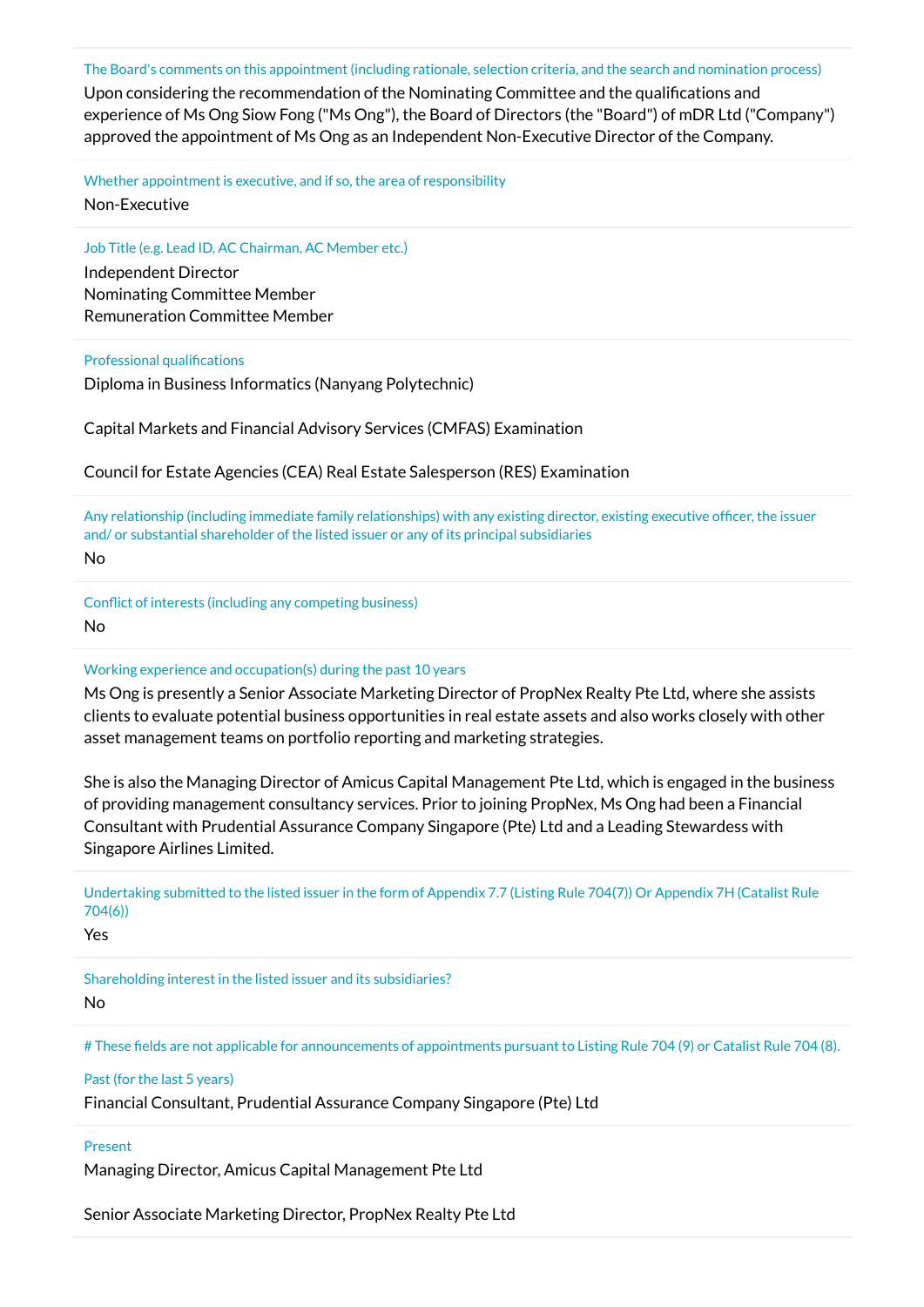(a) Whether at any time during the last 10 years, an application or a petition under any bankruptcy law of any jurisdiction was filed against him or against a partnership of which he was a partner at the time when he was a partner or at any time within 2 years from the date he ceased to be a partner?

No

(b) Whether at any time during the last 10 years, an application or a petition under any law of any jurisdiction was filed against an entity (not being a partnership) of which he was a director or an equivalent person or a key executive, at the time when he was a director or an equivalent person or a key executive of that entity or at any time within 2 years from the date he ceased to be a director or an equivalent person or a key executive of that entity, for the winding up or dissolution of that entity or, where that entity is the trustee of a business trust, that business trust, on the ground of insolvency?

No

(c) Whether there is any unsatisfied judgment against him?

No

(d) Whether he has ever been convicted of any offence, in Singapore or elsewhere, involving fraud or dishonesty which is punishable with imprisonment, or has been the subject of any criminal proceedings (including any pending criminal proceedings of which he is aware) for such purpose?

No

(e) Whether he has ever been convicted of any offence, in Singapore or elsewhere, involving a breach of any law or regulatory requirement that relates to the securities or futures industry in Singapore or elsewhere, or has been the subject of any criminal proceedings (including any pending criminal proceedings of which he is aware) for such breach?

No

(f) Whether at any time during the last 10 years, judgment has been entered against him in any civil proceedings in Singapore or elsewhere involving a breach of any law or regulatory requirement that relates to the securities or futures industry in Singapore or elsewhere, or a finding of fraud, misrepresentation or dishonesty on his part, or he has been the subject of any civil proceedings (including any pending civil proceedings of which he is aware) involving an allegation of fraud, misrepresentation or dishonesty on his part?

No

(g) Whether he has ever been convicted in Singapore or elsewhere of any offence in connection with the formation or management of any entity or business trust?

No

(h) Whether he has ever been disqualified from acting as a director or an equivalent person of any entity (including the trustee of a business trust), or from taking part directly or indirectly in the management of any entity or business trust? No

(i) Whether he has ever been the subject of any order, judgment or ruling of any court, tribunal or governmental body, permanently or temporarily enjoining him from engaging in any type of business practice or activity?

No

(j) Whether he has ever, to his knowledge, been concerned with the management or conduct, in Singapore or elsewhere, of the affairs of :-

(i) any corporation which has been investigated for a breach of any law or regulatory requirement governing corporations in Singapore or elsewhere; or

No

(ii) any entity (not being a corporation) which has been investigated for a breach of any law or regulatory requirement governing such entities in Singapore or elsewhere; or

No

(iii) any business trust which has been investigated for a breach of any law or regulatory requirement governing business trusts in Singapore or elsewhere; or